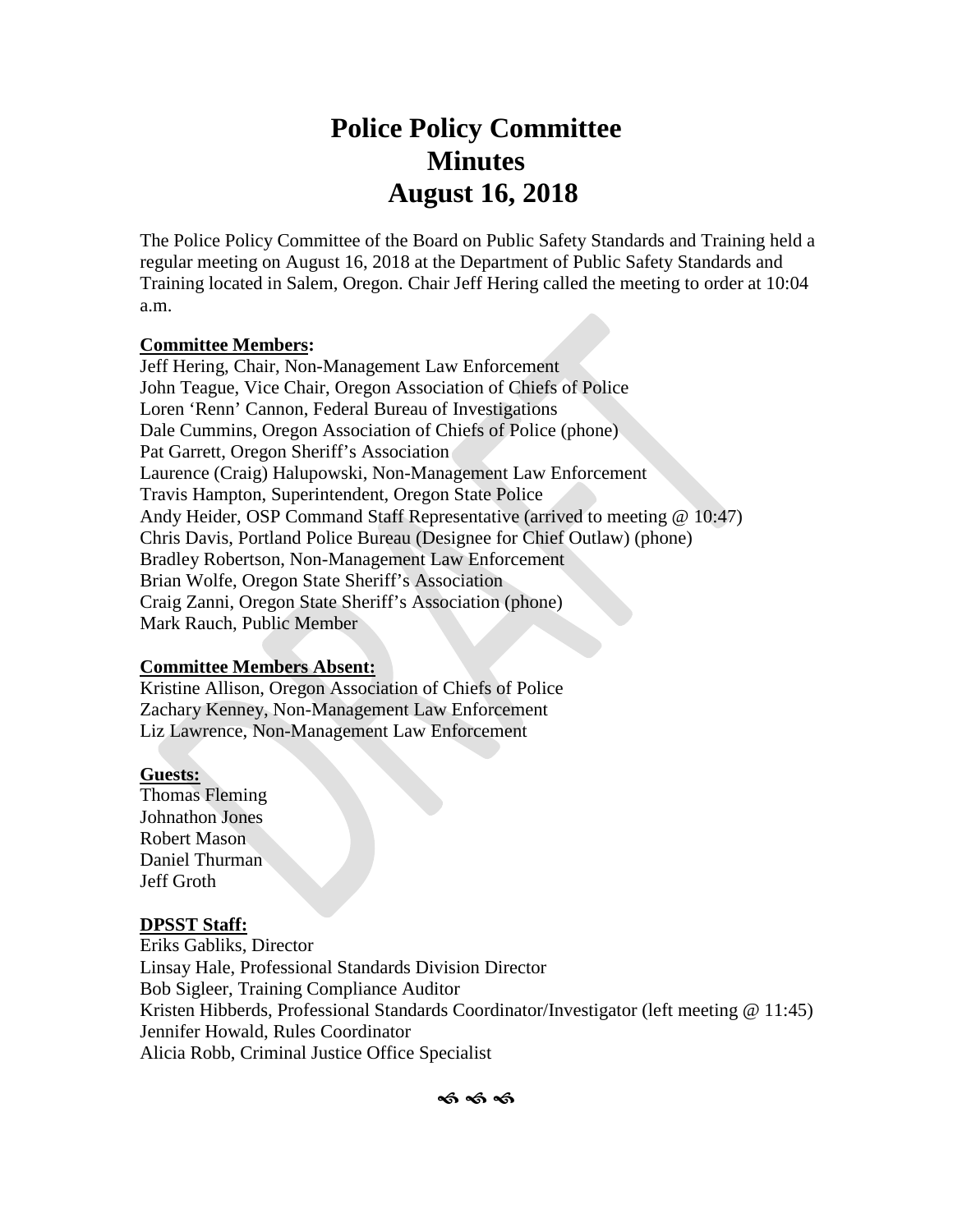## **1. Introductions**

Introductions of members, guest and staff were presented.

#### **2. Minutes of May 17, 2018 Meeting**

Approve the minutes of the May 17, 2018 Police Policy Committee.

• *Brian Wolfe moved that the committee approve the minutes of the May 17, 2018 Police Policy Committee meeting. John Teague seconded the motion. The motion carried unanimously.*

#### **3. \*Proposed Rule Changes for OAR 259-008-0075 - Sheriff Eligibility Determination** Presented by Jennifer Howald

ORS 206.015 provides the eligibility criteria for a person to be a candidate for election or appointment to the office of sheriff and directs the Department, in consultation with the Board, to establish a procedure for determining whether an individual is eligible to be a candidate for election to the office of sheriff. This proposed language refines this language by eliminating duplicative statutory and rule language provided as a reference and focusing on rules that provide interpretations of the authorizing statute which are critical to the Department's processes for determining whether an individual is eligible to be a candidate for election to the office of sheriff.

- *John Teague moved to recommend the Board adopt the changes as proposed and that the Board approve filing the changes to OAR 259-008-0075 as a permanent rule change with the Secretary of State if no comments are received. Travis Hampton seconded the motion. The motion passed unanimously.*
- *By consensus the committee found no fiscal impact to small businesses*

## **5. \*Administrative Closures**

Presented by Kristen Hibberds

| Officer                 | Certifications | Summary                  | Flagged for<br>Review<br>(if hired in<br>future) |
|-------------------------|----------------|--------------------------|--------------------------------------------------|
| Blaylock, Jerry #23980  | Supervisory    | Separation – related to  | N <sub>0</sub>                                   |
| <b>Silverton PD</b>     |                | performance.             |                                                  |
| Seaney, Ryan #47259     | Supervisory    | Separation - Allegations | N <sub>0</sub>                                   |
| Crook County Sheriff's  |                | of harassment that were  |                                                  |
| Office                  |                | not sustained.           |                                                  |
| Robbins, Nichalos       | Application    | Conviction $-3/18/11$    | N <sub>0</sub>                                   |
| #58833 Multnomah        | for Training   | DUII. Only conviction    |                                                  |
| Counyt sheriff's Office |                | occurred over 7 years    |                                                  |
|                         |                | ago.                     |                                                  |
| Jaehnig, Mark #29051    | <b>Basic</b>   | DUII-Completed           | $\rm No$                                         |
| OLCC.                   |                | Diversion                |                                                  |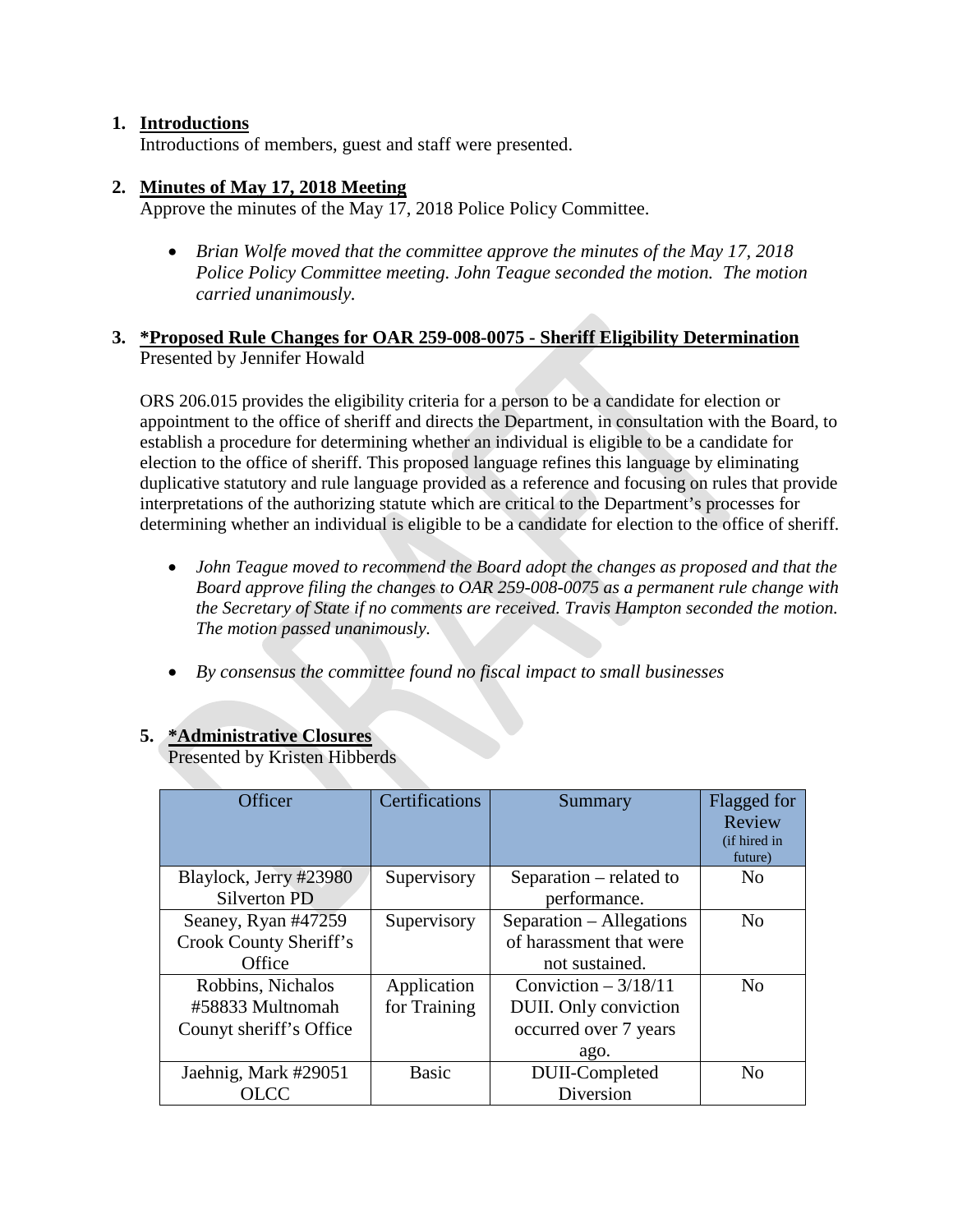| Teter, Joshua #58564      | Application  | Conviction $-2010$        | N <sub>0</sub> |
|---------------------------|--------------|---------------------------|----------------|
| Curry County Sheriff's    | for Training | Insufficient Funds,       |                |
| Office                    |              | Nevada.                   |                |
| Leak, Timothy #28007      | Executive    | Separation – No           | N <sub>o</sub> |
| <b>Deschutes County</b>   |              | sustained allegation of   |                |
| Sheriff's Office          |              | misconduct.               |                |
| Allen, Austin #49791      | Advanced     | DUII-Completed            | N <sub>o</sub> |
| <b>Wasihngton County</b>  |              | Diversion                 |                |
| Sheriff's Office          |              |                           |                |
| Staller, Nathaniel #51456 | <b>Basic</b> | Separation & Arrest-      | N <sub>0</sub> |
| Rogue River PD            |              | Resigned during a         |                |
|                           |              | criminal investigation.   |                |
|                           |              | Acquitted of all charges. |                |
| Pemberton, Tyler #56798   | None         | <b>Resignation</b> after  | Yes            |
| <b>Medford Police</b>     |              | criminal investigation    |                |
| Department                |              | that is still pending     |                |
| Suenaga, Stan #51777      | Executive    | Separation - At will      | N <sub>0</sub> |
| Warm Springs Police       |              | employee, vote of no      |                |
| Department                |              | confidence from tribal    |                |
|                           |              | council.                  |                |
| Withers, Lynn #31620      | Advanced     | Separation – Due to       | N <sub>o</sub> |
| Oregon State Police       |              | medical. Open IV related  |                |
|                           |              | to issue with             |                |
|                           |              | performance.              |                |

• *Craig Halupowski moved to approve the recommendations made by staff to administratively close the above listed cases. Brian Wolfe seconded the motion. The motion carried unanimously.* 

## **6. \*Fleming, Thomas DPSST #55747 Basic Police Certification; Marion County Sheriff's Office**

Presented by Linsay Hale

Issue: In February 2018, DPSST received a Personnel Action form from the Marion County Sheriff's Office (MCSO) indicating that Fleming has resigned during an investigation.

*Thomas Fleming presented verbal mitigation.*

| Vote/Consensus                                        | Second | Vote         | Outcome      |
|-------------------------------------------------------|--------|--------------|--------------|
| Travis Hampton moved that the Police                  | Craig  | 13 ayes; $0$ | Motion       |
| Policy Committee adopts the staff report   Halupowski |        | nays         | passes       |
| as the record upon which its                          |        |              | unanimously. |
| recommendations are based.                            |        |              |              |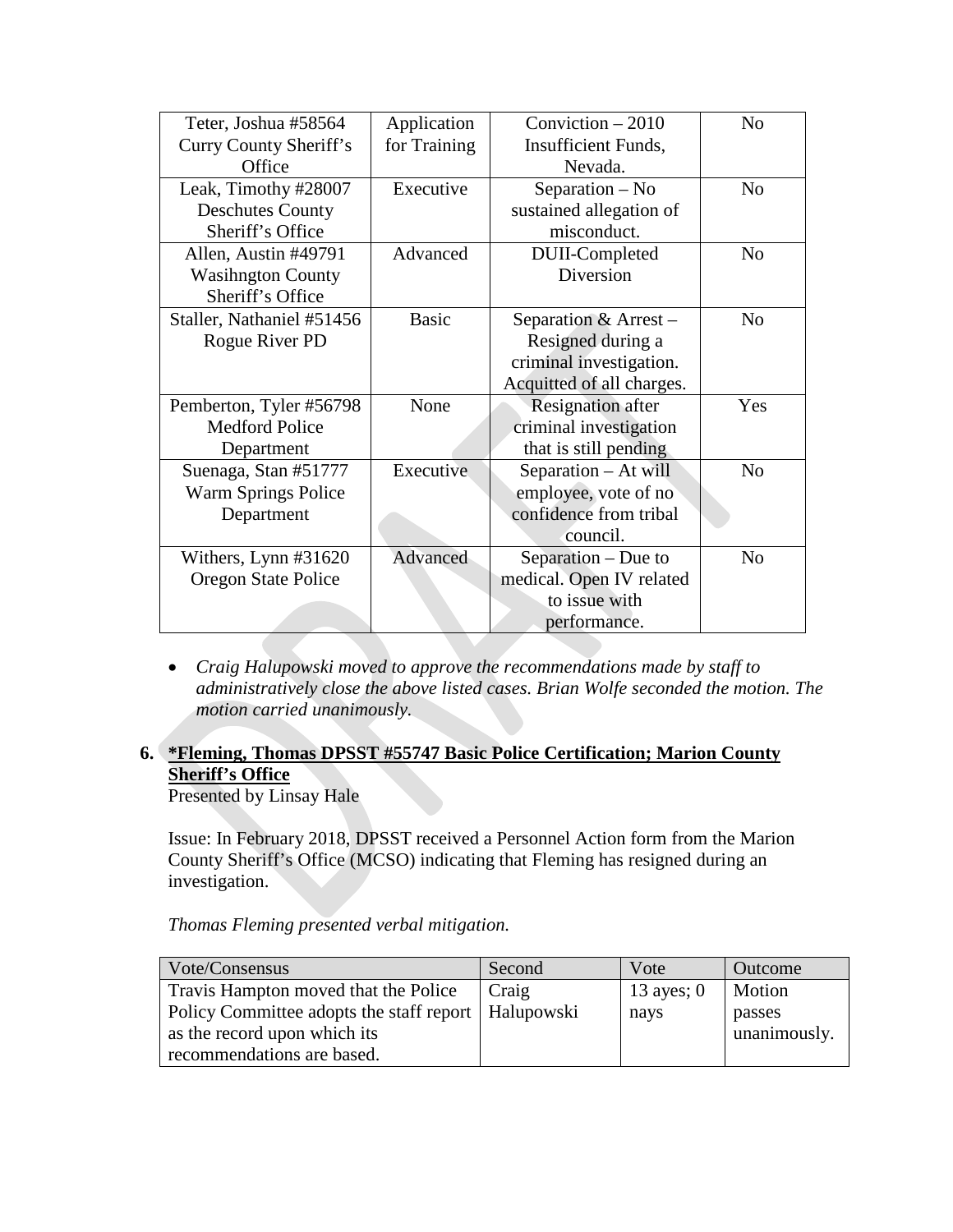- Consensus reached that Fleming's conduct did not involve **Gross Misconduct** as defined in administrative rule.
- Consensus reached that Fleming's conduct did not involve **Misuse of Authority** as defined in administrative rule.
- Consensus reached that Fleming's conduct did not involve **Disregard for the Rights of Others** as defined in administrative rule.
- Consensus reached that Fleming's conduct did not involve **Dishonesty** as defined in administrative rule.

The Police Policy Committee reviewed and considered the Aggravating and Mitigating circumstances specific to this case as required by OAR 259-008-0070(4)(f), there are aggravating circumstances present: Fleming's conduct occurred during his employment as a public safety professional, his conduct resulted in a criminal conviction, the recentness of his conviction and he plead guilty to a class A violation.

Pursuant to OAR 259-008-0070(4)(f)(F), there are mitigating circumstances present: Fleming was not sentences to prison, jail time or probation, he has met all of his court obligation and this conviction represents the only conviction in his record. The PPC also found his verbal statements as additional mitigation.

| Bradley Robertson made a motion that       | John Teague | 13 ayes; $01$ | Motion       |
|--------------------------------------------|-------------|---------------|--------------|
| after considering the totality of the case |             | nays          | passes       |
| that no Board action be taken on           |             |               | unanimously. |
| Fleming's Certification.                   |             |               |              |

## **7. \*Thurman, Daniel DPSST #43666 Basic and Intermediate Police Certifications Silverton Police Department**

Issue: In September 2017, DPSST received a Personnel Action form from the Silverton Police Department indicating that Thurman had resigned with a settlement agreement.

| Vote/Consensus                          | Second      | Vote         | Outcome      |
|-----------------------------------------|-------------|--------------|--------------|
| Chris Davis moved that the Police       | Craig       | 13 ayes; $0$ | Motion       |
| Policy Committee adopts the staff       | Halupowski  | nays         | passes       |
| report as the record upon which its     |             |              | unanimously. |
| recommendations are based.              |             |              |              |
| Consensus reached that Thurman's        | Brian Wolfe | 13 ayes; $1$ | Motion       |
| conduct did involve Gross               |             | nay          | passes.      |
| <b>Misconduct</b> as defined in         |             | (Halupowski) |              |
| administrative rule when during a       |             |              |              |
| simulated firearms training he          |             |              |              |
| identified the suspect's race and then  |             |              |              |
| fired multiple rounds into the vehicle. |             |              |              |
| Thurman's overall performance           |             |              |              |
| deficiencies resulting in his work plan |             |              |              |
| is evidence of the threat he caused to  |             |              |              |
| the efficient operation of the agency.  |             |              |              |
|                                         |             |              |              |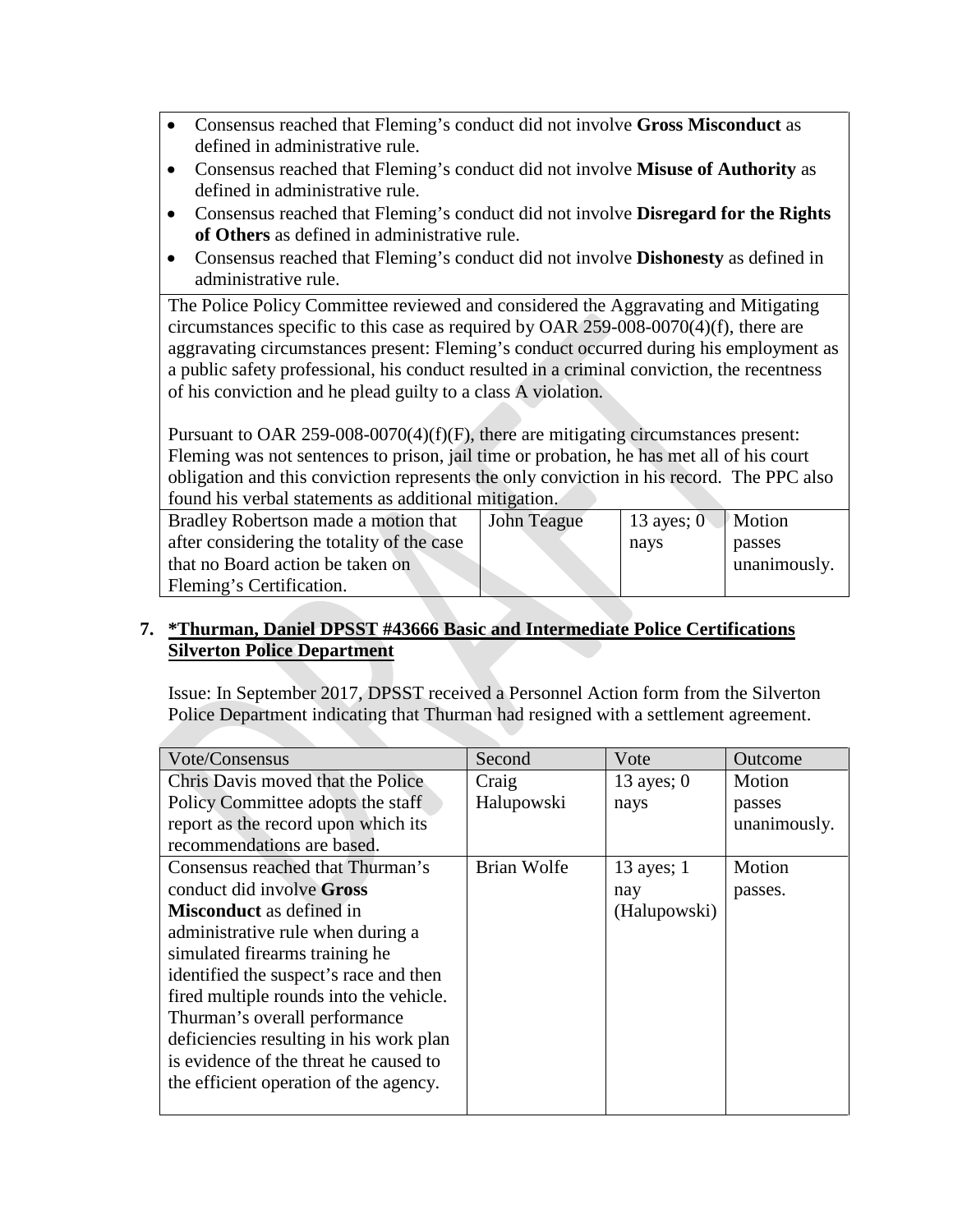| Travis Hampton moved that this                                                                                      |                    |              |              |
|---------------------------------------------------------------------------------------------------------------------|--------------------|--------------|--------------|
| <b>Gross Misconduct</b> when considered                                                                             |                    |              |              |
| alone rises to the level to warrant                                                                                 |                    |              |              |
| action against the officer's                                                                                        |                    |              |              |
| certifications.                                                                                                     |                    |              |              |
| Consensus reached that Thurman's conduct did not involve Misuse of Authority as                                     |                    |              |              |
| defined in administrative rule.                                                                                     |                    |              |              |
| Consensus reached that Thurman's conduct did not involve Disregard for the Rights<br>$\bullet$                      |                    |              |              |
| of Others as defined in administrative rule.                                                                        |                    |              |              |
| Consensus reached that Thurman's conduct did not involve <b>Dishonesty</b> as defined in<br>$\bullet$               |                    |              |              |
| administrative rule.                                                                                                |                    |              |              |
| The Police Policy Committee reviewed and considered the Aggravating and Mitigating                                  |                    |              |              |
| circumstances specific to this case as required by OAR 259-008-0070(4)(f), pursuant to                              |                    |              |              |
| OAR 259-008-0070(4)(f)(F), there are aggravating circumstances present: Thurman's                                   |                    |              |              |
|                                                                                                                     |                    |              |              |
|                                                                                                                     |                    |              |              |
| conduct occurred during his employment as a public safety professional and while acting<br>in an official capacity. |                    |              |              |
|                                                                                                                     |                    |              |              |
| Pursuant to OAR 259-008-0070(4)(f)(F), there are no mitigating circumstances present.                               |                    |              |              |
|                                                                                                                     | <b>Chris Davis</b> | 13 ayes; 1   | Motion       |
| Travis Hampton made a motion that                                                                                   |                    |              |              |
| after considering the totality of the                                                                               |                    | nay          | passes.      |
|                                                                                                                     |                    | (Halupowski) |              |
| case that Board action be taken on<br>Thurman's Certification.                                                      |                    |              |              |
| Consensus reached that Thurman's conduct impacts his ability to be employed as a                                    |                    |              |              |
| public safety professional because it violates the Code of Ethics, sworn and affirmed                               |                    |              |              |
| by him, to safeguard lives and property; to protect all persons against deception, the                              |                    |              |              |
| weak against oppression or intimidation and the peaceful against violence or                                        |                    |              |              |
| disorder. Thurman's conduct is particularly egregious based on his history of                                       |                    |              |              |
| significant performance issues.                                                                                     |                    |              |              |
| John Teague made a motion that                                                                                      | Travis             | 13 ayes; $0$ | Motion       |
| <b>Thurman's Gross Misconduct</b>                                                                                   | Hampton            | nays         | passes       |
| warrants an ineligibility period of 3<br>years.                                                                     |                    |              | unanimously. |

## **Management and Executive Police Certifications and Instructor Certification; Astoria Police Department**

Presented by Kristen Hibberds

Issue: In August 2017, DPSST received a Personnel Action form from the Astoria Police Department (APD) indicating that Johnston had retired with a settlement agreement.

| Vote/Consensus                           | Second      | Vote         | Outcome      |
|------------------------------------------|-------------|--------------|--------------|
| John Teague moved that the Police        | Pat Garrett | 13 ayes; $0$ | Motion       |
| Policy Committee adopts the staff report |             | nays         | passes       |
| as the record upon which its             |             |              | unanimously. |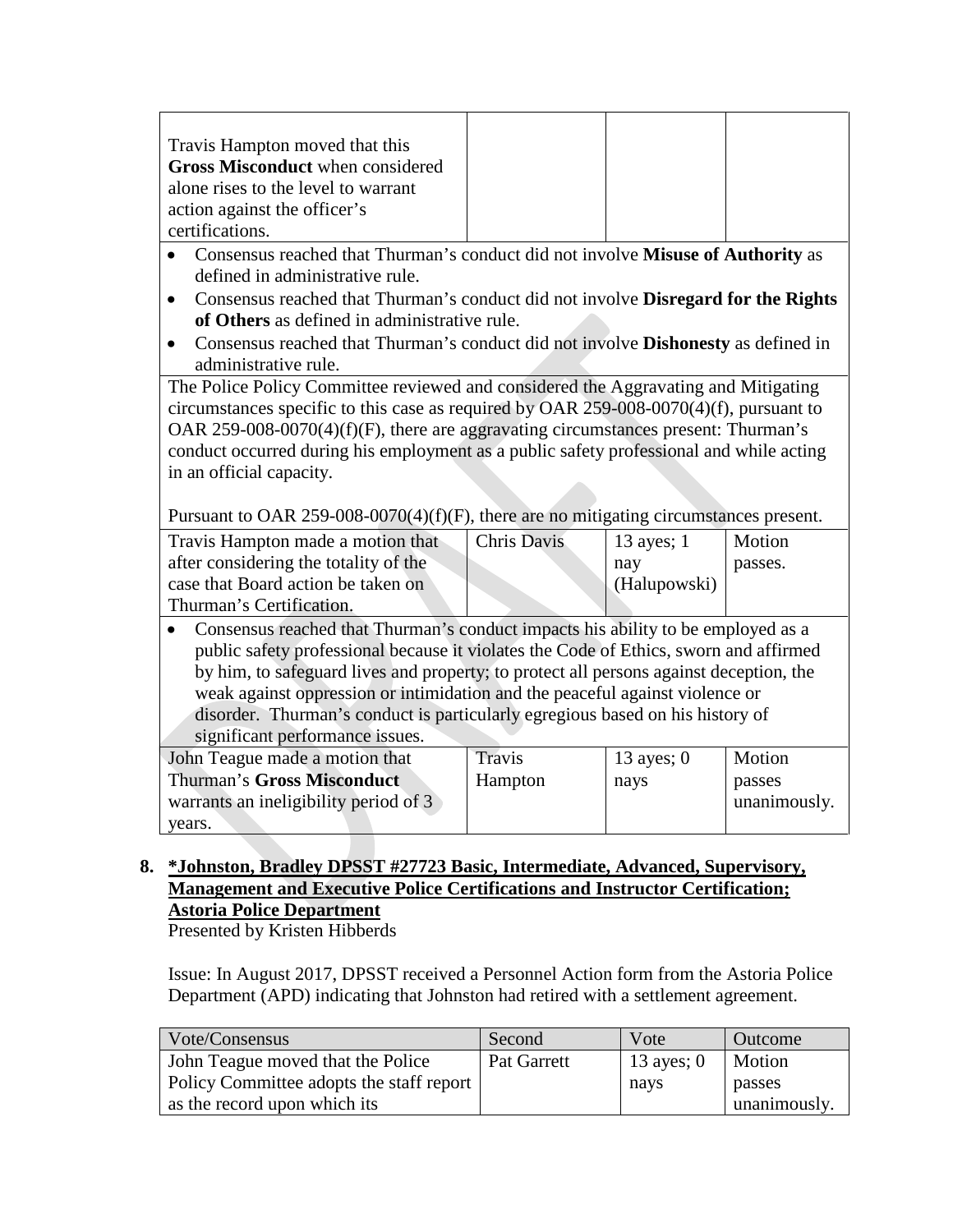- Consensus reached that Johnston's conduct did not involve **Gross Misconduct** as defined in administrative rule.
- Consensus reached that Johnston's conduct did not involve **Misuse of Authority** as defined in administrative rule.
- Consensus reached that Johnston's conduct did not involve **Disregard for the Rights of Others** as defined in administrative rule.
- Consensus reached that Johnston's conduct did not involve **Dishonesty** as defined in administrative rule.

The Police Policy Committee reviewed and considered the Aggravating and Mitigating circumstances specific to this case as required by OAR 259-008-0070(4)(f). There are aggravating circumstances present: Johnston's conduct occurred during his employment as a public safety professional and his conduct occurred while he was acting in an official capacity. The PPC found that Johnston engaged in the conduct as the Chief of Police as additional aggravation.

Pursuant to OAR 259-008-0070(4)(f)(F), there are no mitigating circumstances present. The PPC found additionally mitigating the information provided by the City on August 14, 2018.

| Craig Halupowski made a motion that        | <b>Bradley</b> | 13 ayes; $0$ | Motion       |
|--------------------------------------------|----------------|--------------|--------------|
| after considering the totality of the case | Robertson      | nays         | passes       |
| that no Board action be taken on           |                |              | unanimously. |
| Johnston's Certification.                  |                |              |              |

## **9. \*Petersen, Eric DPSST #33872 Basic, Intermediate and Advanced Police certifications; Molalla Police Department**

Presented by Kristen Hibberds

Issue: In August 2017, DPSST received a Personnel Action form from the Molalla Police Department (MPD) indicating that Petersen had resigned during an investigation.

| Vote/Consensus                          | Second     | Vote          | Outcome           |
|-----------------------------------------|------------|---------------|-------------------|
| John Teague moved that the Police       | Craig      | 13 ayes; $0$  | Motion passes     |
| Policy Committee adopts the staff       | Halupowski | nays          | unanimously.      |
| report as the record upon which its     |            |               |                   |
| recommendations are based               |            |               |                   |
| Consensus reached that Petersen's       | Travis     | $6$ ayes; $6$ | Motion ties; vote |
| conduct did involve Gross               | Hampton    | nays          | tabled            |
| <b>Misconduct</b> as defined in         |            | (Garrett,     |                   |
| administrative rule when Petersen       |            | Halupowski,   |                   |
| knowingly gave misleading answers       |            | Davis,        |                   |
| to questions during an investigation    |            | Rauch,        |                   |
| into his conduct.                       |            | Wolfe,        |                   |
|                                         |            | Zanni)        |                   |
| John Teague moved that this Gross       |            |               |                   |
| <b>Misconduct</b> when considered alone |            |               |                   |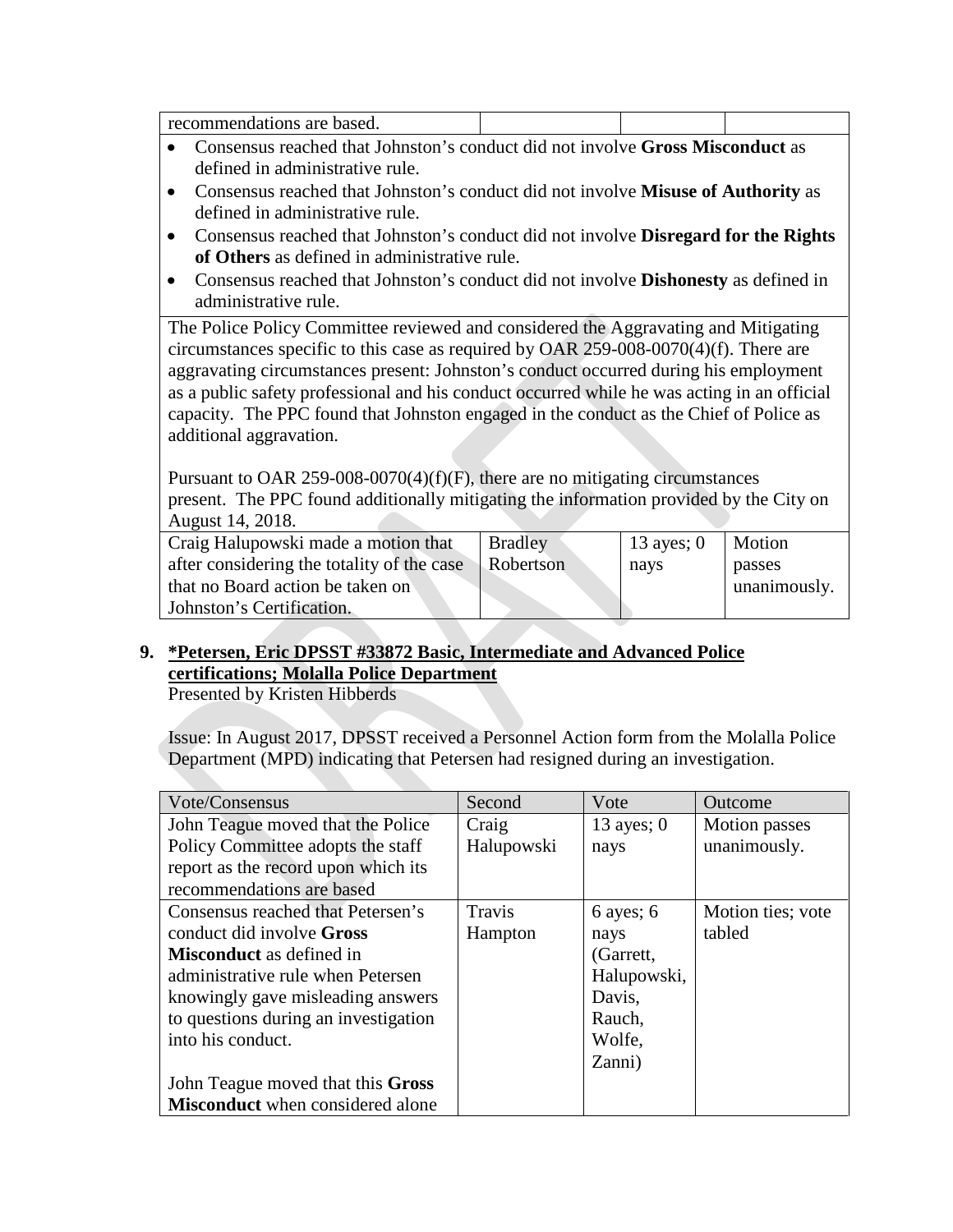| rises to the level to warrant action |  |  |
|--------------------------------------|--|--|
| against the officer's certification  |  |  |

- Consensus reached that Petersen's conduct did not involve **Misuse of Authority** as defined in administrative rule.
- Consensus reached that Petersen's conduct did not involve **Disregard for the Rights of Others** as defined in administrative rule

| of Others as actined in administrative rate                                                      |            |              |               |
|--------------------------------------------------------------------------------------------------|------------|--------------|---------------|
| Consensus reached that Petersen's                                                                | Craig      | 13 ayes; $0$ | Motion passes |
| conduct did involve <b>Dishonesty</b> as                                                         | Halupowski | nays         | unanimously.  |
| defined in administrative rule when                                                              |            |              |               |
| Petersen knowingly gave misleading                                                               |            |              |               |
| answers to questions during an                                                                   |            |              |               |
| investigation into his conduct.                                                                  |            |              |               |
|                                                                                                  |            |              |               |
| Brian Wolfe moved that this                                                                      |            |              |               |
| <b>Dishonesty</b> when considered alone                                                          |            |              |               |
| rises to the level to warrant action                                                             |            |              |               |
| against the officer's certifications.                                                            |            |              |               |
| The Police Policy Committee reviewed and considered the <b>Aggravating</b> and <b>Mitigating</b> |            |              |               |
| circumstances specific to this case as required by OAR $259-008-0070(4)(f)$ .                    |            |              |               |
| There are aggravating circumstances present: Petersen's conduct occurred during his              |            |              |               |
| employment as a public safety professional and while acting in an official                       |            |              |               |
| capacity. Additionally aggravating was that he didn't answer some of the questions he            |            |              |               |
| was asked during the investigation into his conduct.                                             |            |              |               |
|                                                                                                  |            |              |               |
| Purguant to $\Omega$ AR 259-008-0070(A)(f)(F) there are no mitigating circumstances present      |            |              |               |

| Pursuant to OAR 259-008-0070(4)(f)(F), there are no mitigating circumstances present.     |                |              |               |
|-------------------------------------------------------------------------------------------|----------------|--------------|---------------|
| Chris Davis made a motion that after                                                      | <b>Bradley</b> | $13$ ayes; 0 | Motion passes |
| considering the totality of the case                                                      | Robertson      | nays         | unanimously.  |
| that Board action is taken on                                                             |                |              |               |
| Petersen's certification.                                                                 |                |              |               |
| Consensus reached that Petersen's conduct impacts his ability to be employed as a public  |                |              |               |
| safety professional because it violates the Code of Ethics, sworn and affirmed by him, to |                |              |               |
| safeguard lives and property; to protect all persons against deception, the weak against  |                |              |               |
| oppression or intimidation and the peaceful against violence or disorder. Petersen's      |                |              |               |
| conduct is particularly egregious because he engaged in dishonesty when questioned about  |                |              |               |
| his conduct. Petersen's integrity has been compromised by his conduct and his             |                |              |               |
| demonstrated dishonesty renders him ineffective to serve as a public safety officer.      |                |              |               |
| Brian Wolfe made a motion that                                                            | Craig          | 13 ayes; $0$ | Motion passes |
| Petersen's <b>Dishonest</b> warrants an                                                   | Halupowski     | nays         | unanimously   |
| ineligibility period of a lifetime.                                                       |                |              |               |

## **10. \*Complaint – 2018-65CJ Craig, Steve DPSST #37427 Not Currently Employed** Presented by Linsay Hale

*Dale Cummins recused himself due to a conflict of interest.*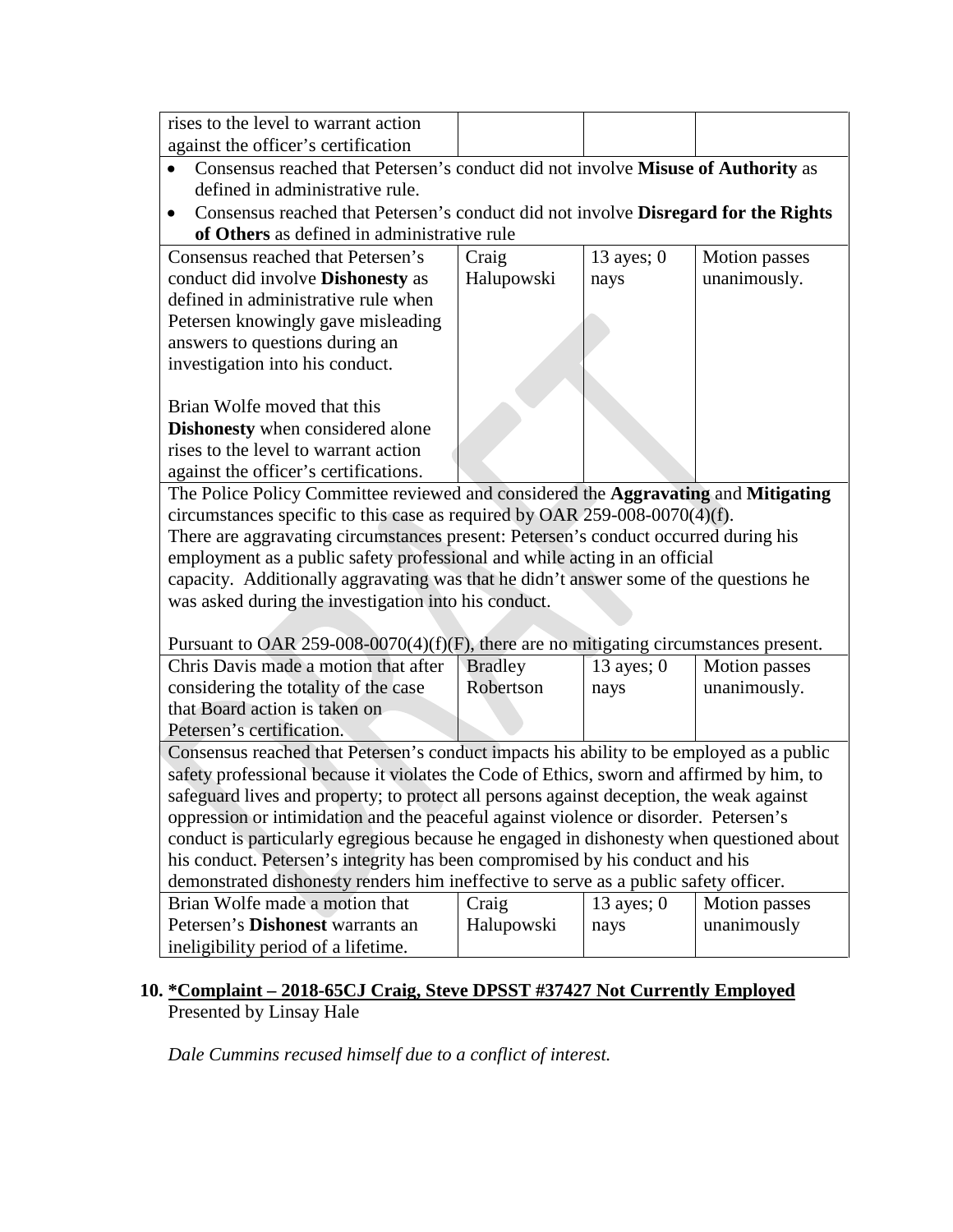Issue: In June 2018, DPSST received a complaint alleging misconduct by Steve Craig, a police officer formerly employed by the Bend Police Department (BPD), but is not currently employed as a public safety officer in Oregon.

Because this complaint involves an officer who is no longer employed with the agency, they are being presented to the Policy Committee for review and determination of the next steps in accordance with OAR 259-008-0070 (4)(c)(B).

*Based on the allegations contained in the complaint, John Teague moved that DPSST proceed with an investigation into Craig's conduct in order to determine if the Board's certification standards have been violated. Mark Rauch seconded the motion. The motion passes unanimously.*

## **11. \*Complaint – Humphreys, Christopher DPSST #32784 Wheeler County Sheriff's Office**

Presented by Linsay Hale

*Chris Davis recused himself due to a conflict of interest.*

Issue: In April 2018, DPSST received a complaint alleging misconduct by Christopher Humphreys, who is currently the Sheriff of Wheeler County.

Because this complaint involves an elected official it is being presented to the Policy Committee for review and determination of the next steps in accordance with OAR 259- 008-0070 (4)(c)(B).

*Due to the nature of the complaint, Craig Halopowski moved that DPSST administratively close this complaint with a recommendation that the complainant contact the Oregon State Police and the FBI. Brian Wolfe seconded the motion. The motion passes unanimously.*

## **12.** \***Law Enforcement Memorial Wall Nomination – Sgt. John Lawrence (DPSST #31555) City of Bend Police Department**

Presented by Eriks Gabliks

On Thursday, December 4, 2014, Sergeant John Lawrence of the City of Bend Police Department suffered a fatal heart attack following his shift in which he responded to a bank holdup alarm. He returned home after completing his shift but collapsed three hours later. He was transported to a local hospital where he was pronounced dead. Sergeant Lawrence had served with the Ben dPolice Department for 10 years and had previously served with the Deschutes County Sheriff's Office for 4-1/2 years.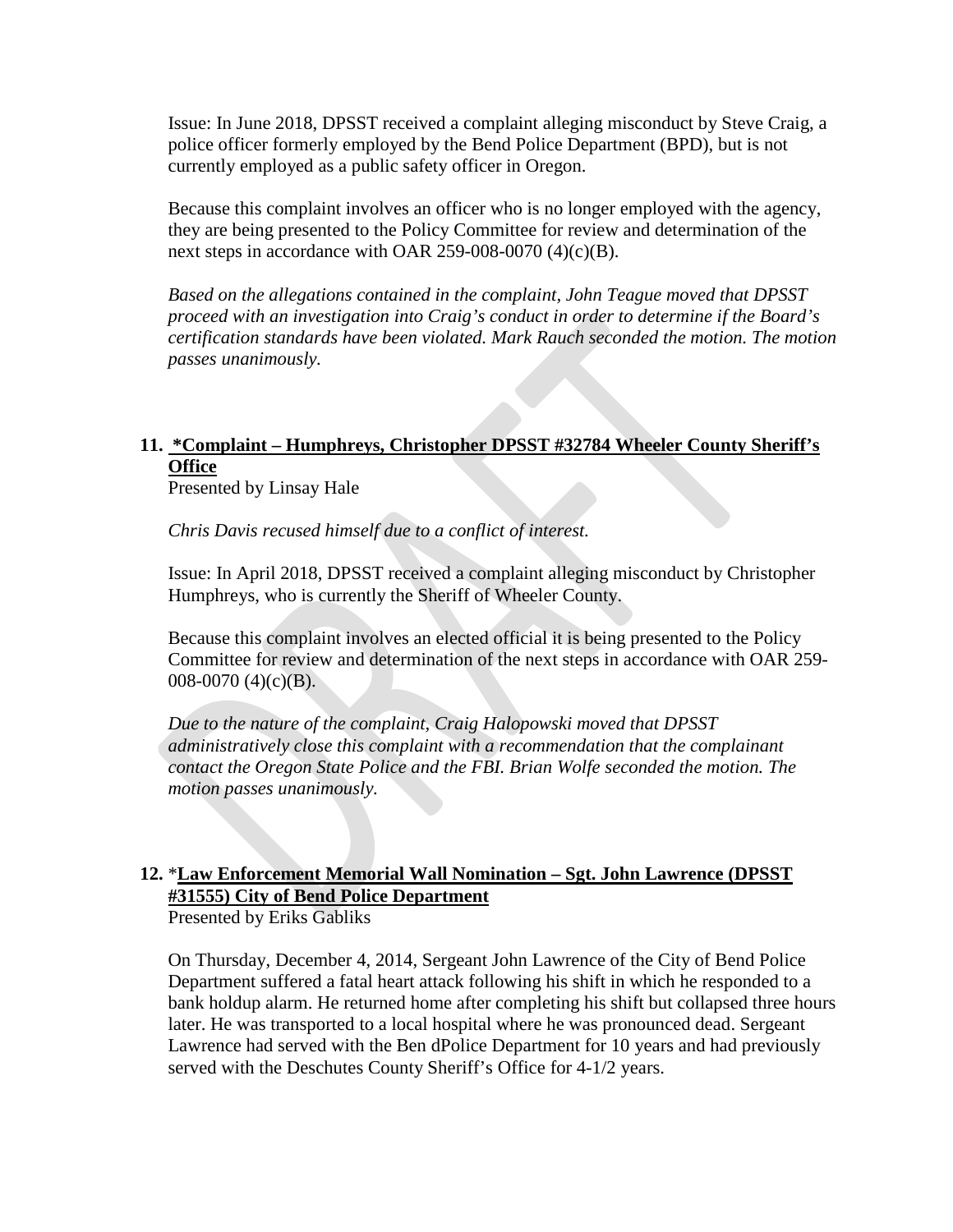The death meets the criteria for the Oregon Law Enforcement Officer Memorial. Oregon Administrative Rule 259-008-0100 (ii) A fatal injury may include a medical condition which arises out of law enforcement actions or training for enforcement action or emergency response causing an officer's death immediately or within 24 hours or causing her/his death during a continuous period of hospitalization resulting from a law enforcement action.

*Craig Halopowski moved that the PPC recommend the Board approve adding Sgt. John Lawrence's name to the Law Enforcement Memorial during the 2019 ceremony. Mark Rauch seconded the motion. The motion passes unanimously.*

#### **13. \*Election of PPC Chair**

*Brian Wolfe nominates Vice Chair John Teague as the Chair of the PPC. Craig Halupowski seconded the motion. The motion passes unanimously.*

*Jeff Herring nominated Brian Wolfe as the Vice Chair of the PPC. John Teague seconded the motion. The motion passes unanimously.*

#### **Department Update**

Eriks thanked outgoing Police Policy Committee Chair Jeff Herring for his many years of dedicated service and leadership. Eriks thanked incoming Chair John Teague and incoming Vice-Chair Brian Wolfe for their commitment and interest in leading the group. Eriks also thanked the members of the Police Policy Committee for their continued hard work and diligence as they review certifications matters presented by staff.

DPSST continues to watch Academy enrollments on an on-going basis to ensure enough classes are being offered to meet hiring needs. Corrections and Parole and Probation basic classes appear to be doing well. Basic Police is where the largest influx of new officers is being experienced. DPSST has planned to begin a 16-week Basic Police class on a monthly basis if needed to meet demands. DPSST is watching the enrollments for the fall and may postpone either the October or November classes unless enrollments increase. This postponed class would be placed later into the calendar for delivery. Eriks shared that the agency may need to return to the Legislative Ways & Means Committee at the beginning of the 2019 session to request funds for additional basic classes. This is still a discussion with many months ahead of us before a decision needs to be made.

DPSST has submitted its 2019-2021 DPSST Agency Request Budget (ARB), and various policy option packages that were approved by BPSST, to the DAS Chief Financial Officer (CFO) on August 3, 2018. DPSST is an early submittal agency so we will await questions and eventually a date for a budget workshop with members of CFO and the Governor's Office.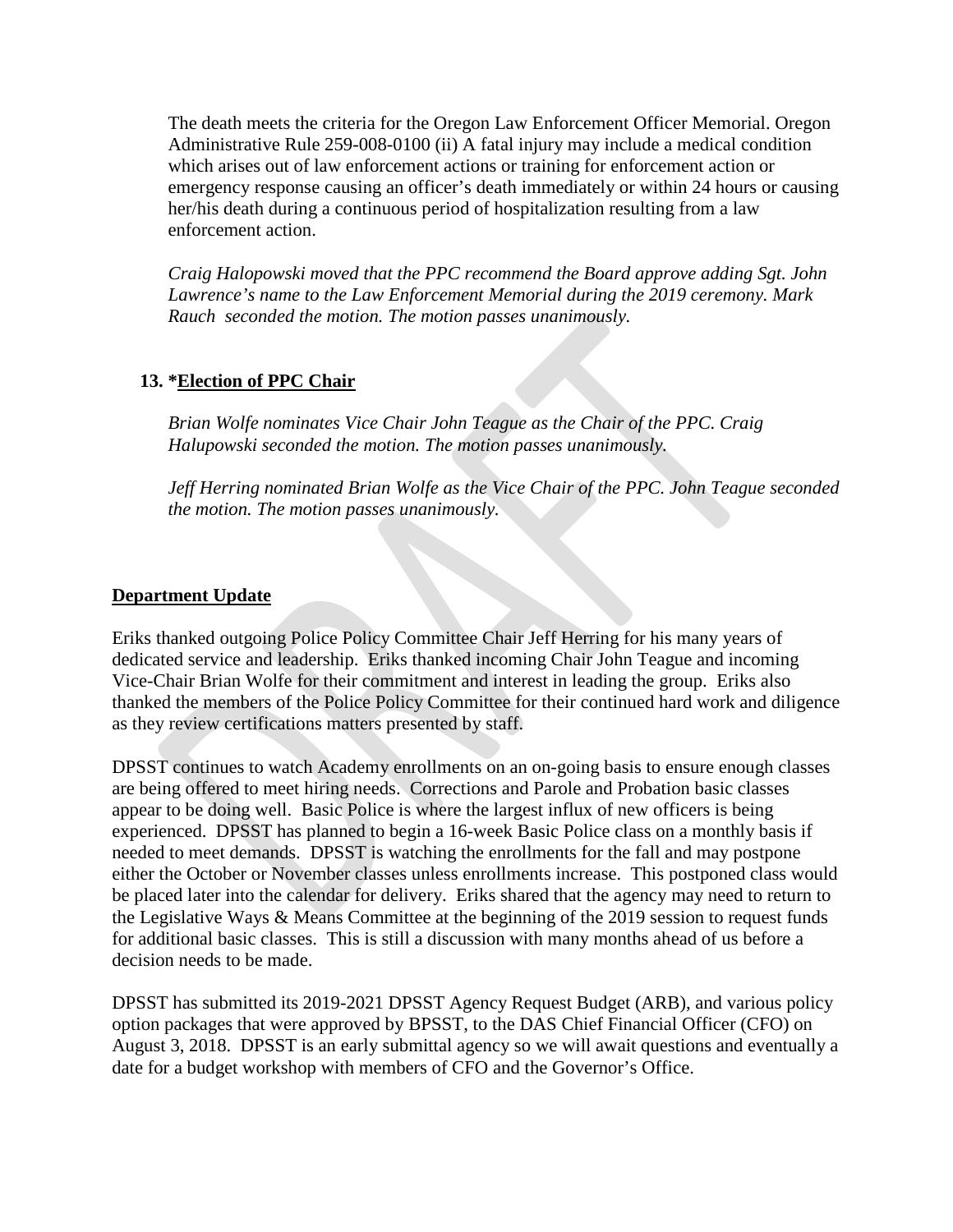DPSST is tracking legislation proposed for the 2019 session. DPSST has not submitted any legislative concepts for the next session. DPSST is actively involved in discussions taking place that would address campus public safety officers and private security officers. DPSST is communicating with the Oregon Department of Corrections (DOC) which is interested in returning its basic corrections officer training course to the academy. Eriks shared that DPSST would keep the current city-county corrections course as is and offer the same basic course for DOC officers with a focus and emphasis on DOC related issues and operational practices. DPSST estimates that it would need to offer two basic DOC classes for every City-County class to meet their hiring needs. DPSST has also met with a Representative who is interested in trauma informed care for victims of domestic violence and increased training for law enforcement officers on this important topic around the state.

DPSST continues to move forward with the addition of 60 parking spaces to the Oregon Public Safety Academy. Staff is working through the permitting process with the City of Salem. Discussions taking place that we may rock the area this summer, allow the area to settle, and pave it next summer. We will keep you posted.

DPSST has provided a grant to the Oregon State Sheriff's Office which is working with the Polk County Sheriff's Office and Grand Ronde Tribal Police Department to host a class specifically developed for law enforcement officers on the Public Law (PL) 280. The class will be held in Grand Ronde free of charge.

DPSST Crisis Intervention Training Center for Excellence (CITCOE) continues to provide technical assistance to organization looking to create and implement crisis intervention programs around the state. CITCOE also continues to support basic and advanced training classes.

The Police Curriculum Review Committee continues its task to review and recommend updates to the 16-week Basic Police Course. The progress of the group is steady with anticipated changes being ready for the next meeting of the Police Policy Committee. The changes approved and implemented to the first four-weeks of the course are being well received. DPSST is working with the Phase 2 and Phase 3 review committees at the same time to remain on scheduled. Dr. Steve James from Washington State University continues to assist our staff and the work groups as DPSST pursues being the first basic police course in the nation to be almost completely evidence based. DPSST staff will continue to provide updates to the Committee as it works on the process and prepares changes for review and consideration.

During the months of July and August, DPSST hosted three different youth academies for young men and women interested in potential careers in law enforcement. The first was the City of Salem Police Cadet Academy that included cadets from various law enforcement agencies around the Willamette Valley. The second, the FBI Youth Academy which was a residential academy held at DPSST. This is the first residential academy the FBI has held in the United States. The third, was the Oregon State Police/American Legion Law Enforcement Youth Academy. All three went very well and DPSST was pleased to assist.

During the month of June, DPSST hosted the American College of Occupational and Environmental Medicine's (ACOEM) Public Safety Medicine Section two-day class for